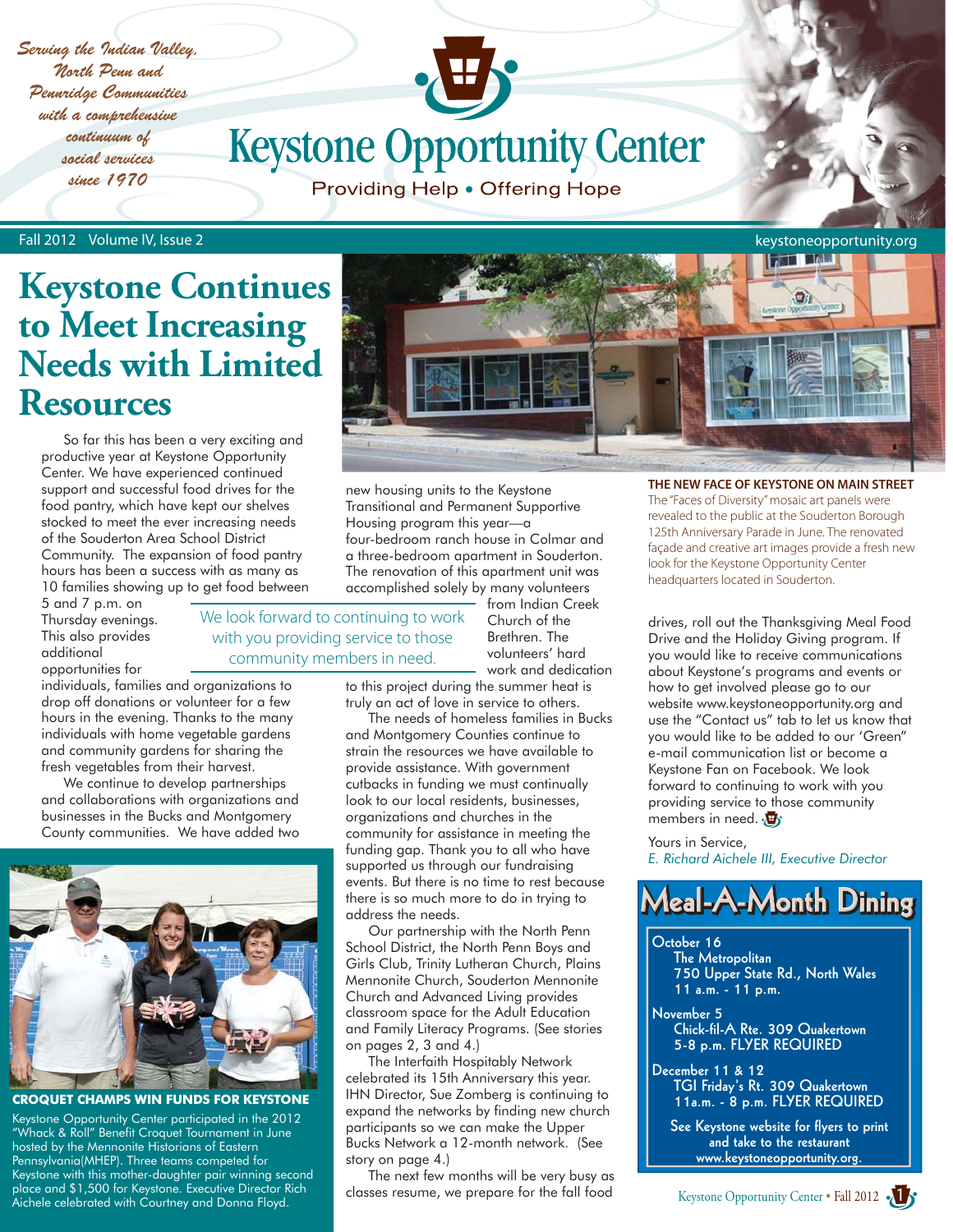

## **Adult Education Program Expansion In Second Year**

 Keystone's Adult Education department saw a major increase in funding thanks to a three-year grant beginning in the 2011-12 school year. According to Adult Education Coordinator, Susan Clauser, the funds allowed Keystone to add staff and provide additional classes to serve more students and offer improved services.

 As the department begins the new Fall semester, it will be able to offer classes at various levels and locations for more than 400 students in English as a Second Language, GED, and Civics, as well as individualized tutoring for ESL and basic skills like math, reading and writing. The goals for adult education state-wide have become more focused and outcome driven, explained Clauser and Keystone's program has adjusted to meet the requirements with great success. "We've implemented a lot of necessary changes in the last year," she remarked. "They will help build a better education team at Keystone and the improvements will trickle down to the students."

 One of the new things in the Adult Education department include the addition of a Student Advisor— Georgieana Hendricks—to assist students with job searches and daily living issues. "Having a Case Manager on staff has opened doors for our students. Working with her, they understand Keystone is more than just a place for ESL classes," Clauser remarked. "We are able to partner more with our social services staff and help meet student needs beyond the classroom," she said.

 Another addition to staff is the Professional Development Specialist—Patrice Karcher—whose role is to ensure all teachers are meeting the state requirements for professional development and improvement. According to Clauser, Karcher has improved communication among the staff and has

## **Keystone Expands Tutoring Program to Include Adult Basic Education**

 In keeping with the state-wide shift in adult education funding and educational goals, Keystone Opportunity Center has expanded its tutoring program to include not only English as a Second Language, but also Adult Basic Education. The new focus will provide volunteer tutors for adult students needing help with basic reading and math, pre-GED studies and GED testing review.

 Keystone's new Tutor Coordinator, Tina Nadzan, is excited about the expanded tutoring options and eager to recruit new tutors to match with a varied group of students. "As we focus on students needing help with basic skills, we are hoping to gather a pool of new tutors willing to teach math and reading to English speaking students," she said.

One of Nadzan's goals for the



Tina Nadzan took on the responsibilities as Keystone's Tutor Coordinator in July. She joined Keystone as a Family Literacy teacher last Fall and will continue to teach while also working with the tutoring program.

2012-13 school year is to build a sense of community within the tutor volunteer group by holding group meetings and training sessions as well as offering new professional development

opportunities. "I'd like to provide opportunities for tutor volunteers to ask questions, share ideas and get support as they work with the students," she added.

 Community members interested in becoming a Keystone tutor may contact Nadzan at 215-723-5430x128. Tutors must have a bachelor's degree or be working towards a degree. Tutors should commit to at least one school year and be available to tutor three hours per week.

created more cohesion and focus with the teachers. "She is also responsible for helping staff members develop their goals and work towards them. She adds a new layer of accountability for the department," said Clauser.

 The Graduate Equivalent Degree(GED) program was doubled to meet the state requirements for Keystone to become a full service agency. New classes were created to address the needs of native speakers needing basic skills training in a pre-GED class. The tutoring program has expanded to include extra support for students in math, reading and writing so they are able to successfully complete the GED program.

 The opening of the Independent Learning Center at the Indian Valley Public Library has expanded the ability of Keystone to provide distance learning opportunities for students unable to attend regular classes.

 "The student response to many of the changes this past year has been positive," Clauser said. "They recognize that we are offering real help to improve their lives. We are looking forward to continued improvements in overall performance for all our students," she added.

Photo Above Left: During the summer months, Keystone offered a limited number of ESL classes to help students maintain their language skills over the break. This conversation class had lots of fun playing interactive games and discussing current events.

Photo Above Center: Jeff Day joined the Keystone Adult Education staff for the 2011-12 school year as a GED instructor. His classes meet at Souderton Mennonite Church. Three classes managed by the Open Line in Pennsburg were also added to the Keystone GED offerings. Open Line is a Keystone sub-contractor.

Photo Above Right: ESL Students were recognized at the end of the 2011-12 school year for their accomplishments. Susan Clauser, Adult Education Coordinator(left) and Patrice Karcher, Professional Development Specialist and Civics instructor, congratulate several Civics students who passed the Citizenship Test. Twenty-four students achieved citizenship during the year. Thirteen GED students received their diplomas and 70% of all ESL students achieved advances in one or more educational levels for 2011-12.

Keystone Opportunity Center • Fall 2012 2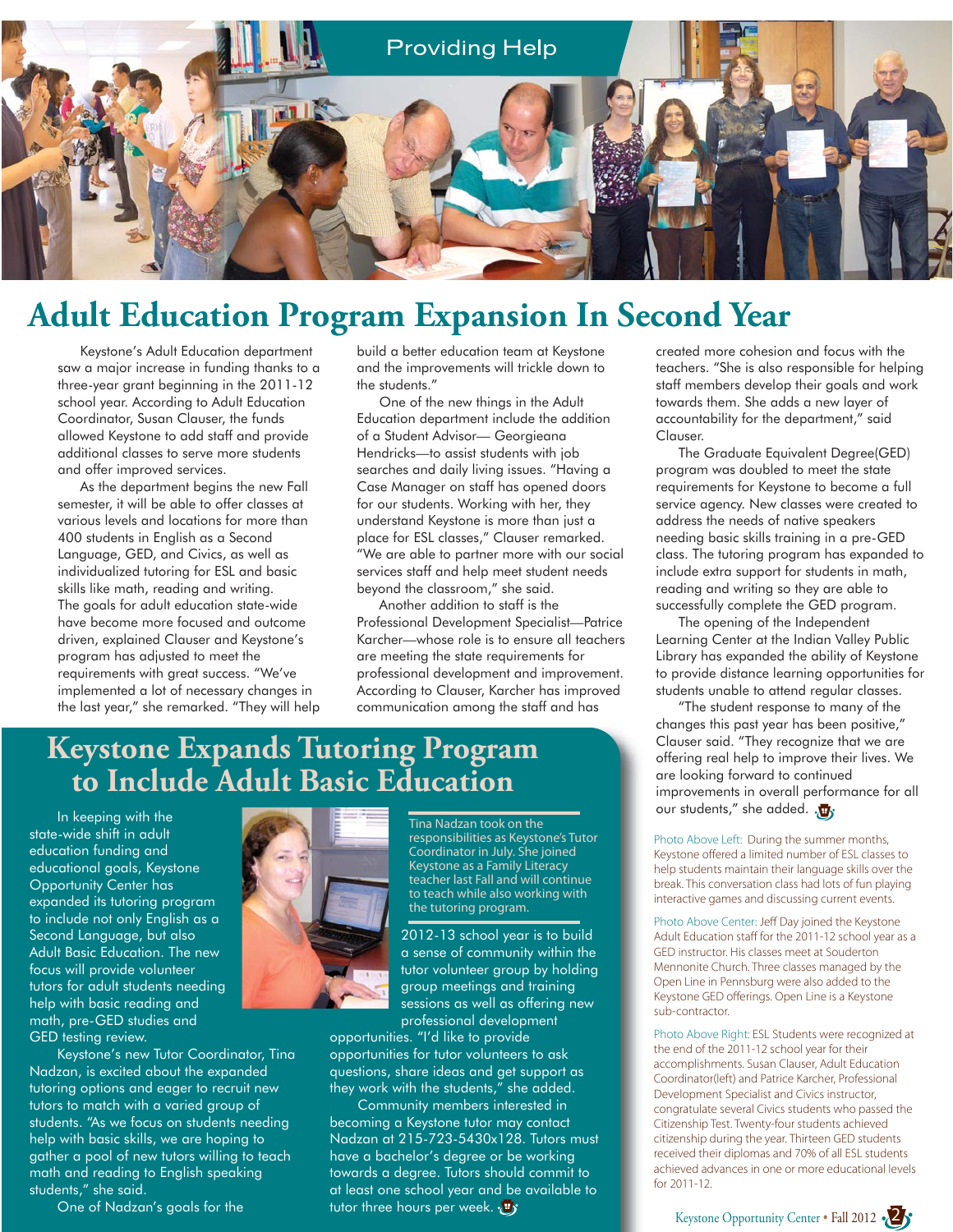## **Food Pantry Reaps Benefits from Community Gardeners**

 Through the summer months, the food pantry at Keystone often struggles to keep the shelves filled with the standard pantry items. According to Pantry Coordinator, Cindy Dembrosky, this summer has been especially difficult because the government supplies have been dramatically reduced.

 "Regular donors are away on vacation and people aren't thinking about donating during the summer," she said. However, she added the pantry has been blessed with abundance of fresh produce thanks to the contributions from the "Cultivating Communities Campaign". Five community gardens located at the Indian Valley YMCA, Salford Mennonite Church, Salford Hills Elementary School and Vernfield Elementary School all shared their harvest with Keystone.

 "It has been great to see the variety and quality of the produce and to know all the children and families who have been involved with the gardens," commented Dembrosky, who added that many other local gardeners have been generous with donations as well. "Our clients are enjoying the fruits and vegetables of their labor," she added.

 Because many pantry users are not familiar with all the fresh produce options or how to use them, the

pantry and representatives from CADCOM have been setting up sample tables at the pantry and demonstrating creative ways to use zucchini and other vegetables. Clients may take home recipes and produce to try on their own. "We try to provide healthy suggestions and inexpensive ideas for our clients," said Dembrosky.



 Donations to the pantry are always welcome. Drop offs may be made during pantry hours or by appointment. Check out www.keystoneopportunity.org for pantry hours and a list of most needed items.



CADCOM representative Marcia Jones, visits the food pantry monthly to demonstrate healthy recipes for clients to try.

Fresh produce filled the entrance to the Keystone food pantry all summer thanks to donations from local gardeners, farmers, and members of the "Cultivating Communities" campaign. These Salford Hills Elementary School students were happy to share.

## **Independent Learning Center Provides Computer Skill Options for Keystone Students and Community**



Richard Aichele (standing), Keystone's technology intern, is one of the staff members who assists students in the Independent Learning Center. Laptops were provided by JP Morgan Chase through the "Good 360" donation program.

 The new Keystone Independent Learning Center, located at the Indian Valley Public Library in Telford offers free access to computers for Keystone Adult Education students and community members interested in learning new computer skills.

 Staffed by Keystone ESL teachers and skilled computer volunteers, the center is open at scheduled times through the week so students can independently study and practice language skills using Rosetta Stone software, improve computer skills and obtain certification in various computer software programs. Students may also use the center to search for employment opportunities and job applications.

 The center will also be open this Fall for use by interested community members. Check the Keystone website www.keystoneopportunity.org for ILC schedule.

 According to Executive Director, E. Richard Aichele, III the ILC is a perfect example of community collaboration to benefit Keystone students with limited access to computers and technology skills. The library provided the space for the center and Keystone furnished the room with desks and computers donated by local businesses. Funds from the expanded Adult Education grant and contributions from the Harleysville and Souderton-Telford Rotary Clubs were used to purchase the computer software and other supplies.

 Volunteers from both Rotary Clubs, along with community volunteers help staff the center to answer student questions and assist with their independent learning. During tax season, the center is shared with the United Way VITA and AARP Tax Foundation, who use the space to prepare tax returns for eligible community members.

"The ILC is another example of Keystone working with other organizations to



encourage, educate and empower community members to become self-sufficient," said Aichele. "We are using technology to teach people how to use technology for their benefit," he added.

Adult Education teachers from Keystone and other eastern Pennsylvania agencies used the ILC for an E-Data training seminar put on by the Pennsylvania Department of High Education.

Keystone Opportunity Center • Fall 2012 3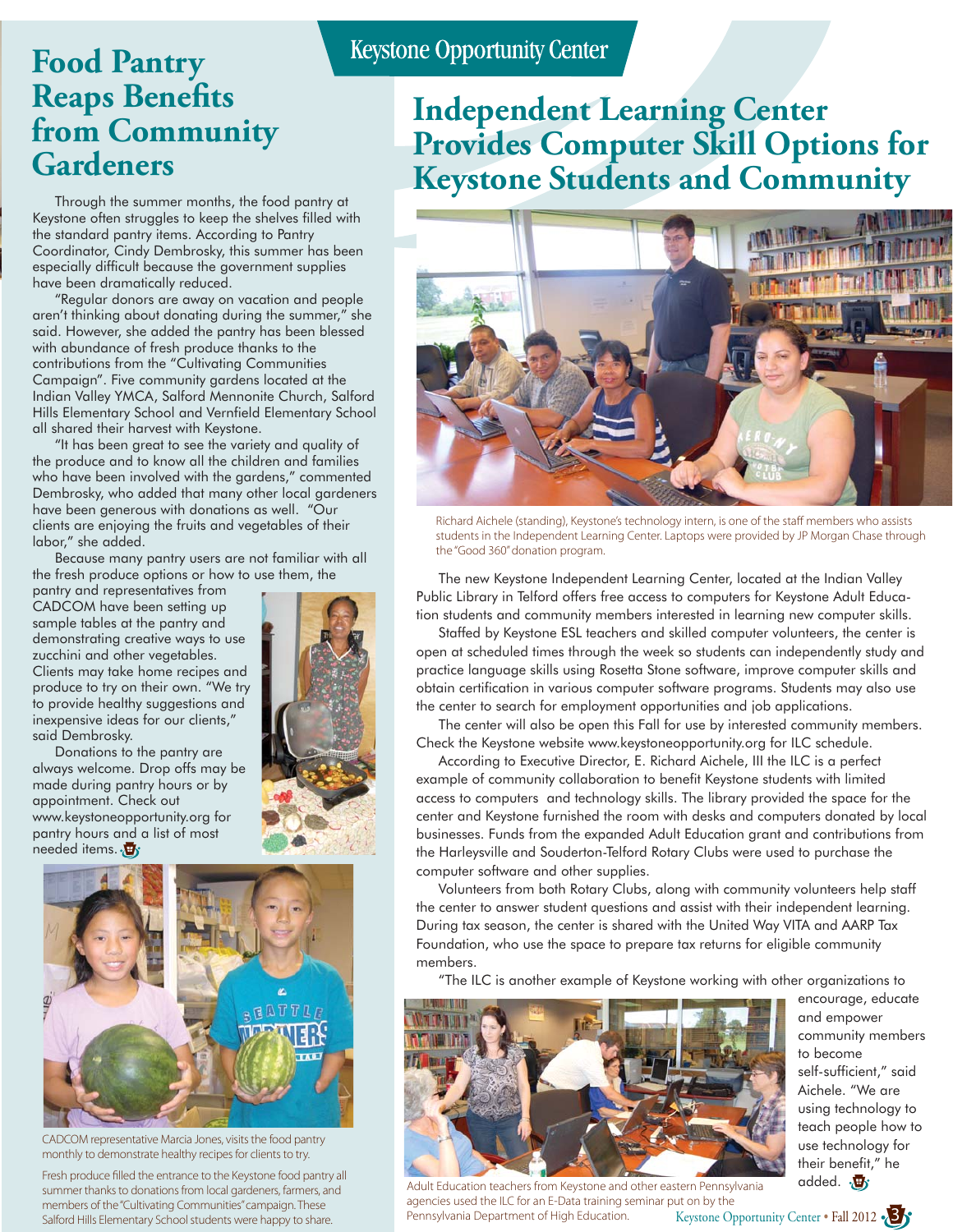### **Offering Hope**

## **Homeless Shelter Program Expands**

 The Keystone Interfaith Hospitality Network (IHN) was able to increase its services in the Upper Bucks community to eight months thanks to the partnering with several new host and buddy congregations. According to IHN Director Sue Zomberg, the IHN program currently involves 31 churches serving 12 months in the Indian Valley and eight months in the Upper Bucks area.

 "Our motto has been 'All 12 in 2012'," Zomberg said,

"so we can provide the program for 12 months in both areas. We are hoping to recruit several new congregations before the end of this year so we can begin 2013 with two 12-month IHN loops," she added. New hosts to the 2012 Upper Bucks loop are Christ Community Bible Church and Hilltown Baptist, which served previously as a buddy congregation.

 The homeless shelter program celebrated its 15th anniversary this year. During that time, 472 people were helped, including 261 children. Host congregations



In April 2012, the Keystone Interfaith Hospitality Network celebrated its 15th year of providing housing for the homeless. An open house was held at Zwingli United Church of Christ, the first IHN host congregation. IHN Director Sue Zomberg(right) welcomed former IHN Director, Geri Hart (left).

provide one month of evening meals and overnight companionship at their church for up to three families. The IHN is a program of Family Promise.

 Zomberg will be glad to talk with any congregation leaders from churches, synagogues, mosques in upper Montgomery and Bucks counties about participating in the program. She emphasized that the IHN is

an "interfaith" program open to all faiths. For 2011, Keystone's IHN served in 17

families. In every situation the adults were unemployed when they arrived. Through the efforts of the Keystone staff and the business community, 15 of those head of households held a job when they left the program. Zomberg commented, "the community plays an important role in alerting us to job openings and housing opportunities for our clients. We are always looking for new suggestions and resourceful ways to help our families."

## **Summer Session Provides Cool Learning Experiences for Parents and Children**

 In partnership with the Indian Valley Public Library, Keystone's Family Literacy program held a summer session for parents and children to help families progress in their language and literacy learning while becoming familiar with the library and its many learning resources.

 According to Sue Barrow, Family Literacy Coordinator, 19 families participated in the four-week course which met on Tuesday-Thursday mornings, including 19 mothers and 21 pre-school



Parents met with Keystone ESL Teachers in two separate classes at the Indian Valley Public Library for the Summer Family Literacy Classes.

children. "It was a lovely way for these women to spend those blazing hot summer mornings refreshing their English and keeping their children cool in the library,: Barrow remarked.

 The parents focused on English grammar and conversation, meeting in small groups with Keystone teachers. The children participated in group activities, singing songs, making crafts, reading stories and playing with summer student volunteers supervised by a Keystone staff member.

 Children were also invited to join in several community activities sponsored by the library. At the end of the program, each child received a book to take home and encouragement to come back to the library and read, read, read!

 For the Fall, Keystone's Family Literacy program will be held at two sites, Souderton Mennonite Church in Souderton and the North Penn Boys and Girls Club in Lansdale. Approximately 40 families have registered for the 2012-13 school year.

## **How Can I IHN Donor**<br>Suggestions • Encourage your home

**Help?**

congregation to become an IHN Host or Buddy Volunteer for the

- program in your congregation
- Purchase gift cards to donate for gas and necessities
- Donate personal care items for IHN familiesshampoo(for men and women), conditioner, soap, razors, shaving cream(men and women), pillow cases, bath towels

 With changes in government funding and housing philosophy, Zomberg explained the role of IHN case management has shifted, moving families out of the shelter program quickly and finding affordable permanent housing. "We are constantly looking for new housing options and creative ideas to get our families successfully out on their own," she said. "Partnering with landlords, and connecting more closely with our volunteers and congregations for ideas has helped," she added.  $\overline{\mathbf{\Psi}}$ 



Family Literacy children participated in many activities in class and with other library families during the summer session held at the Indian Valley Public Library.

*"Sleep Out So Others May*  $\boldsymbol{\mathsf{S}}$  *leep In.* 

## **SATURDAY, NOVEMBER 10**

Spend the night outside with family and friends at the annual Sleep Out Night from 5 p.m. on November 10 till 7 a.m. November 11. Learn about homeless families in our area and how you can make a difference in their lives. Fun activities for all ages. Details and registration forms on keystoneopportunity.org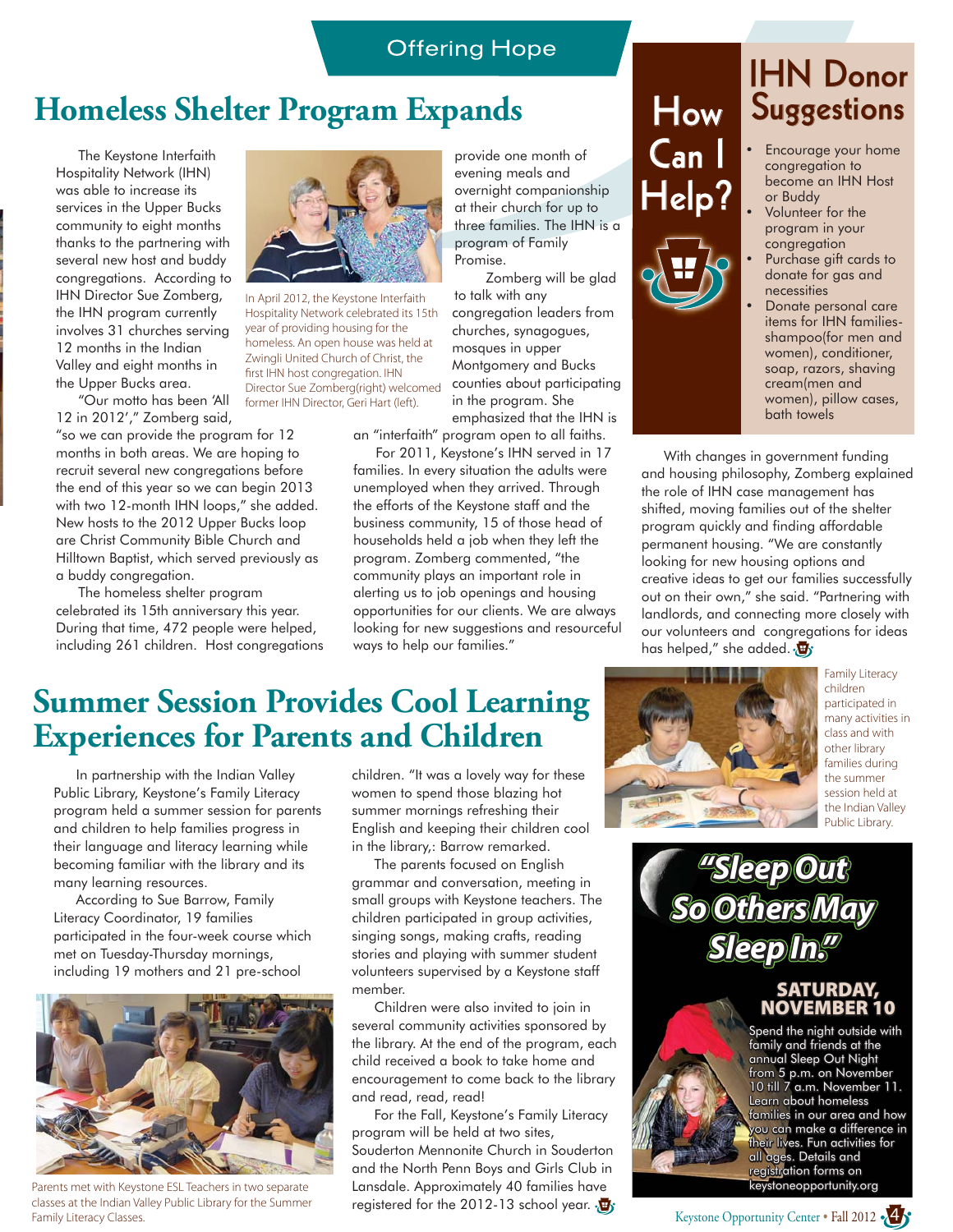## **Keystone Opportunity Center**

## **Keystone Housing Family Faces Health Issues with Faith and Friends**

 When Jamie and Anthony came to Keystone Opportunity Center from a domestic violence shelter in Fall of 2011, they had high hopes for making a fresh start and shared their positive attitudes and happy smiles while guests of the Interfaith Hospitality Network shelter program at Keystone.

 When they successfully completed the IHN program in January 2012, they became Transitional Housing clients and moved into a Keystone housing unit with the help of Jamie's co-workers. She had secured a full-time position and was settled into her new routine.

 Four-year-old Anthony was enjoying his experience at the Wigwam Day Care School in Harleysville and Keystone Transitional Housing Case Manager, Elizabeth Bertolet was pleased with their progress. "They were meeting their goals and taking care of their needs," she said. Bertolet was looking forward to their continued improvement.

 In May, Anthony was complaining of a sore throat. After a doctor's visit and some tests, it was determined Anthony needed to have his tonsils and adenoids removed.

 The surgery went well and Anthony left St. Christopher's Hospital the next day, a bit lethargic, but happy to return home with his

mom. Jamie kept a closer eye on her little patient through the night. In the early hours of the morning, she realized Anthony was not responsive and she called an ambulance to get help. On the way to Grand View Hospital, Anthony had a seizure. When they arrived at Grand View, a MediVac helicopter was called to take him to Children's Hospital of Philadelphia (CHOP). s ot a<br>o a<br>c a<br>a

 Jamie was unable to o fly in the helicopter and when she arrived at CHOP she was told that t Anthony had a stroke on n the way and was having g emergency surgery to relieve the pressure on his brain. The future of her happy, carefree son was uncertain and her world suddenly became e a nightmare of fear and d disbelief.

 Jamie's employer (Interstate Building Maintenance/SKF) agreed to hold her position open and co-workers helped to supplement her income. . This allowed Jamie to stay by Anthony's side as he remained in a coma on a respirator.

 During this time, Bertolet spent many hours comforting Jamie, reading to Anthony, and helping make necessary decisions regarding Anthony's care. After three weeks at CHOP, Anthony was fitted with a helmet and wheelchair and transferred to Weisman Pediatric Rehabilitation Center in New Jersey.

 When asked how she made it through the first three weeks of trauma, Jamie replied, "God was with us definitely. I was living every day numb and praying He would bring Anthony back. They couldn't give me answers. We had no idea if he would be OK," she said.

 At rehab, Anthony continued to improve dramatically. Jamie had to return to work, but travelled to New Jersey regularly to see her son. Her older sons, who do not live with her, visited when she could not. Bertolet worked with local churches, the YMCA, and her employer to gather financial support for the enormous expenses that were building.

 Jamie appreciated the support from "God, my job, Elizabeth, Keystone, my sons, churches and friends. Elizabeth brought us clothes, food, gas cards, prescriptions and visited with us. Just the visits alone, having

> someone there was the so best part, I felt so lonely. be I didn't know what to I d do," she said. do

 Not knowing if Anthony would be able An to walk when released to from rehab, Keystone fro made arrangements to m move him and Jamie to m a one-story Transitional Housing unit. A volunteer Ho team from Liberty te Mutual spent a day M cleaning, moving, cle arranging furniture, ar purchasing necessary pu household items and ho planting flower beds. pla "It was like Home "It Maker Over—Thrift M ilt was like Home"<br>Maker Over—Th<br>Style," remarked Bertolet. Be

 Care & Share Shoppes in Souderton Sh contributed clothing for co Anthony, who grew into An a new size while in a rehab and provided re toys to help with his small toy motor skills development. m

 After three weeks in rehab, Anthony walked re to the car and came to home to the new ho location. Jamie is back at loc work and is working to wo deal with the trauma that de



Case Manager Elizabeth Bertolet was a regular visitor at the hospital and here at the rehab center while Anthony recovered.

impacted her life. While she knows nothing in life is certain, she realizes that through her experiences she and Anthony have been blessed in many ways.

 About Keystone, she said, "Keystone is like my best friend. They were there for everything I went through. Even now when we are trying to get back on our feet, Keystone is my backbone and a wonderful program. Keystone is one blessing God gave me."

 Bertolet explained that while the cause for Anthony's stroke has not been determined, his outlook is positive. "The medical professionals are all very optimistic that he will have a full recovery," she added.

 As for her role in managing and coordinating the extra support for Jamie and Anthony during his recovery, Bertolet said, "I was truly touched to see the outpouring of support and concern. The staff at Keystone checked in daily to ask for updates, churches started prayer chains. I received phone calls from people that heard about the situation and offered to buy food, make meals or help in any way." Bertolet felt like the ambassador of good will from the local community. "Each time I visited with Anthony and Jamie I was able to bring them good news and words of strength and encouragement. "We all look forward to their continued progress and cheerful smiles."

hath used nasitive positive and lots of attitude and lots of<br>cmiles to help them smiles to help them.<br>through the therany and recovery ntocess After r<br>three weeks in rehab, they rehaa, arey<br>were ready to go home ready

home.

Keystone Opportunity Center • Fall 2012 **5** 



In January 2012, co-workers and friends helped Jamie and Anthony move into their Transitional Housing home.



Jamie and Anthony joined the Interfaith Hospitality Network(IHN) program in 2011 and were the first guest to use the new mattresses purchased with donations from the IHN churches.